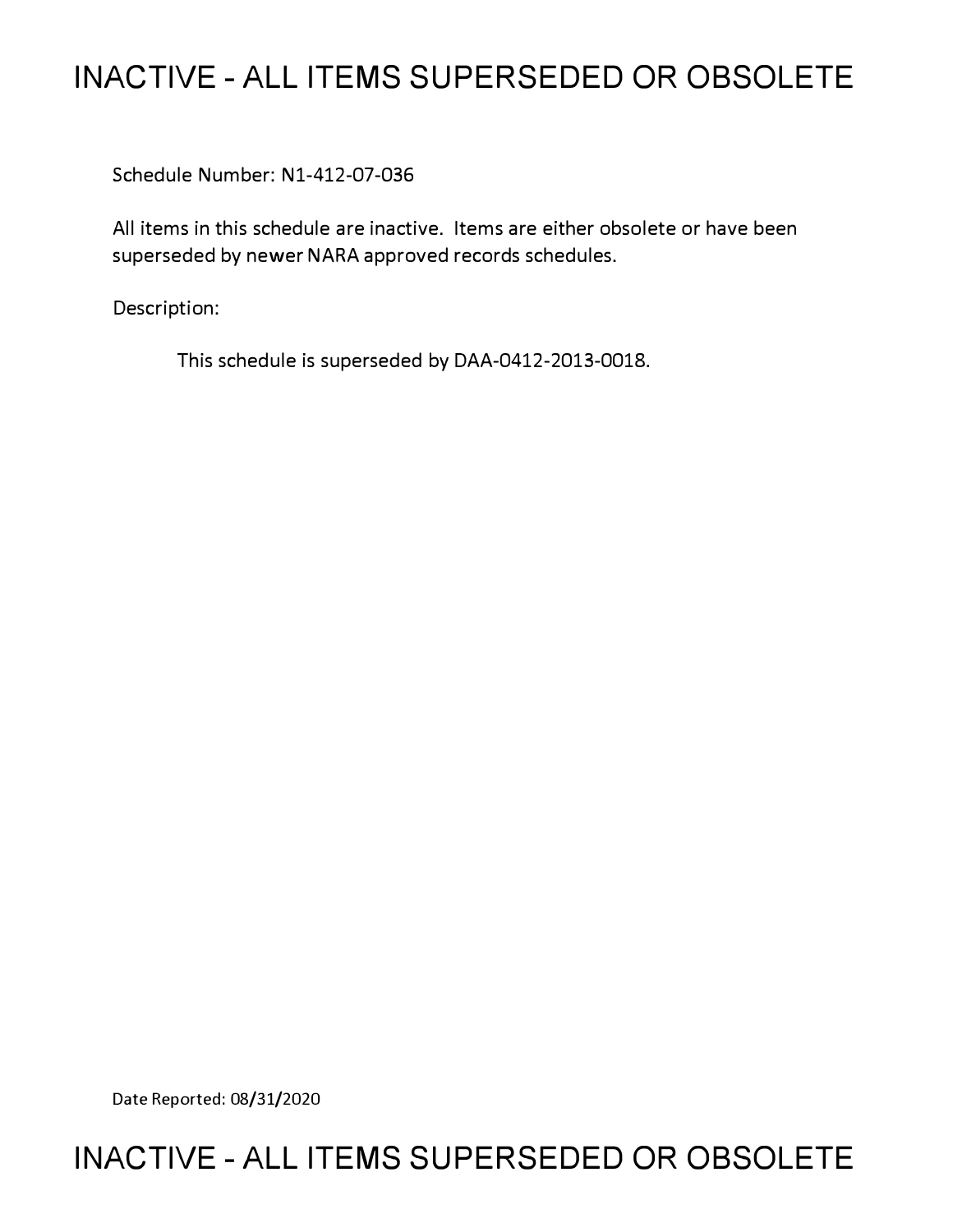| ÷ |  | $\sim$ |  |
|---|--|--------|--|
|   |  |        |  |

|                                                                                                                                                                                                                                                                                                                                                                                                                                                                                                            |                                                                                    |                     |                                                                                                      |                                                   | NV                      |  |  |
|------------------------------------------------------------------------------------------------------------------------------------------------------------------------------------------------------------------------------------------------------------------------------------------------------------------------------------------------------------------------------------------------------------------------------------------------------------------------------------------------------------|------------------------------------------------------------------------------------|---------------------|------------------------------------------------------------------------------------------------------|---------------------------------------------------|-------------------------|--|--|
|                                                                                                                                                                                                                                                                                                                                                                                                                                                                                                            | <b>REQUEST FOR RECORDS DISPOSITION AUTHORITY</b>                                   | <b>JOB NUMBER</b>   | $N1 - 412 - 07 - 36$                                                                                 |                                                   |                         |  |  |
| To: NATIONAL ARCHIVES and RECORDS ADMINISTRATION (NIR)<br>WASHINGTON, DC 20408                                                                                                                                                                                                                                                                                                                                                                                                                             |                                                                                    |                     | $1 - 9 - 2007$<br><b>DATE RECEIVED</b>                                                               |                                                   |                         |  |  |
| 1. FROM (Agency or establishment)                                                                                                                                                                                                                                                                                                                                                                                                                                                                          |                                                                                    |                     |                                                                                                      | <b>NOTIFICATION TO AGENCY</b>                     |                         |  |  |
| U.S. Environmental Protection Agency                                                                                                                                                                                                                                                                                                                                                                                                                                                                       |                                                                                    |                     |                                                                                                      |                                                   |                         |  |  |
| 2. MAJOR SUBDIVISION                                                                                                                                                                                                                                                                                                                                                                                                                                                                                       |                                                                                    |                     |                                                                                                      |                                                   |                         |  |  |
| All Programs, with exceptions                                                                                                                                                                                                                                                                                                                                                                                                                                                                              |                                                                                    |                     | In accordance with the provisions of 44 U.S.C.<br>3303a,<br>disposition request,<br>the<br>including |                                                   |                         |  |  |
| <b>3. MINOR SUBDIVISION</b>                                                                                                                                                                                                                                                                                                                                                                                                                                                                                |                                                                                    |                     |                                                                                                      | amendments, is approved except for items that may |                         |  |  |
| Regions                                                                                                                                                                                                                                                                                                                                                                                                                                                                                                    |                                                                                    |                     | marked Adisposition not approved≅ or<br>be<br>A withdrawn $\equiv$ in column 10.                     |                                                   |                         |  |  |
|                                                                                                                                                                                                                                                                                                                                                                                                                                                                                                            | 4. NAME OF PERSON WITH WHOM TO CONFER                                              | <b>S. TELEPHONE</b> | ARCHIVIST OF THE UNITED STATES<br><b>DATE</b>                                                        |                                                   |                         |  |  |
|                                                                                                                                                                                                                                                                                                                                                                                                                                                                                                            | John B. Ellis                                                                      | 202-566-1643        |                                                                                                      | Fluloz Atta Consti                                |                         |  |  |
| <b>6. AGENCY CERTIFICATION</b><br>I hereby certify that I am authorized to act for this agency in matters pertaining to the disposition of its records and that the records<br>proposed for disposal on the attached __ page(s) are not now needed for the business of this agency or will not be needed after the<br>retention periods specified; and that written concurrence from the General Accounting Office, under the provisions of Title 8 of the<br>GAO manual for Guidance of Federal Agencies, |                                                                                    |                     |                                                                                                      |                                                   |                         |  |  |
|                                                                                                                                                                                                                                                                                                                                                                                                                                                                                                            | is not required; is attached; or                                                   | has been requested. |                                                                                                      |                                                   |                         |  |  |
| <b>DATE</b>                                                                                                                                                                                                                                                                                                                                                                                                                                                                                                | SIGNATURE OF AGENCY REPRESENTATIVE<br>12/20/06                                     | $H = 3.56$          | <b>TITLE</b>                                                                                         |                                                   |                         |  |  |
| 7. Item                                                                                                                                                                                                                                                                                                                                                                                                                                                                                                    | John B. Ellis<br>8. DESCRIPTION OF THEM AND PROPOSED DISPOSITION                   |                     | <b>Agency Records Officer</b>                                                                        | 9. GRS OR SUPERSEDED                              | <b>10. ACTION TAKEN</b> |  |  |
| No.                                                                                                                                                                                                                                                                                                                                                                                                                                                                                                        |                                                                                    |                     |                                                                                                      | <b>JOB CITATION</b>                               | (NARA USE ONLY)         |  |  |
|                                                                                                                                                                                                                                                                                                                                                                                                                                                                                                            | <b>Administrative Records - Permits</b><br>Id capies set to apex, NWMD parkwaw, NR |                     |                                                                                                      | N1-412-98-4                                       |                         |  |  |
| 115-109                                                                                                                                                                                                                                                                                                                                                                                                                                                                                                    | <b>VPREVIOUS EDITION NOT(USABLE</b>                                                |                     |                                                                                                      | STANDARD FORM SF 115 (REV. 3-91)                  |                         |  |  |

Prescribed by NARA 36 CFR 1228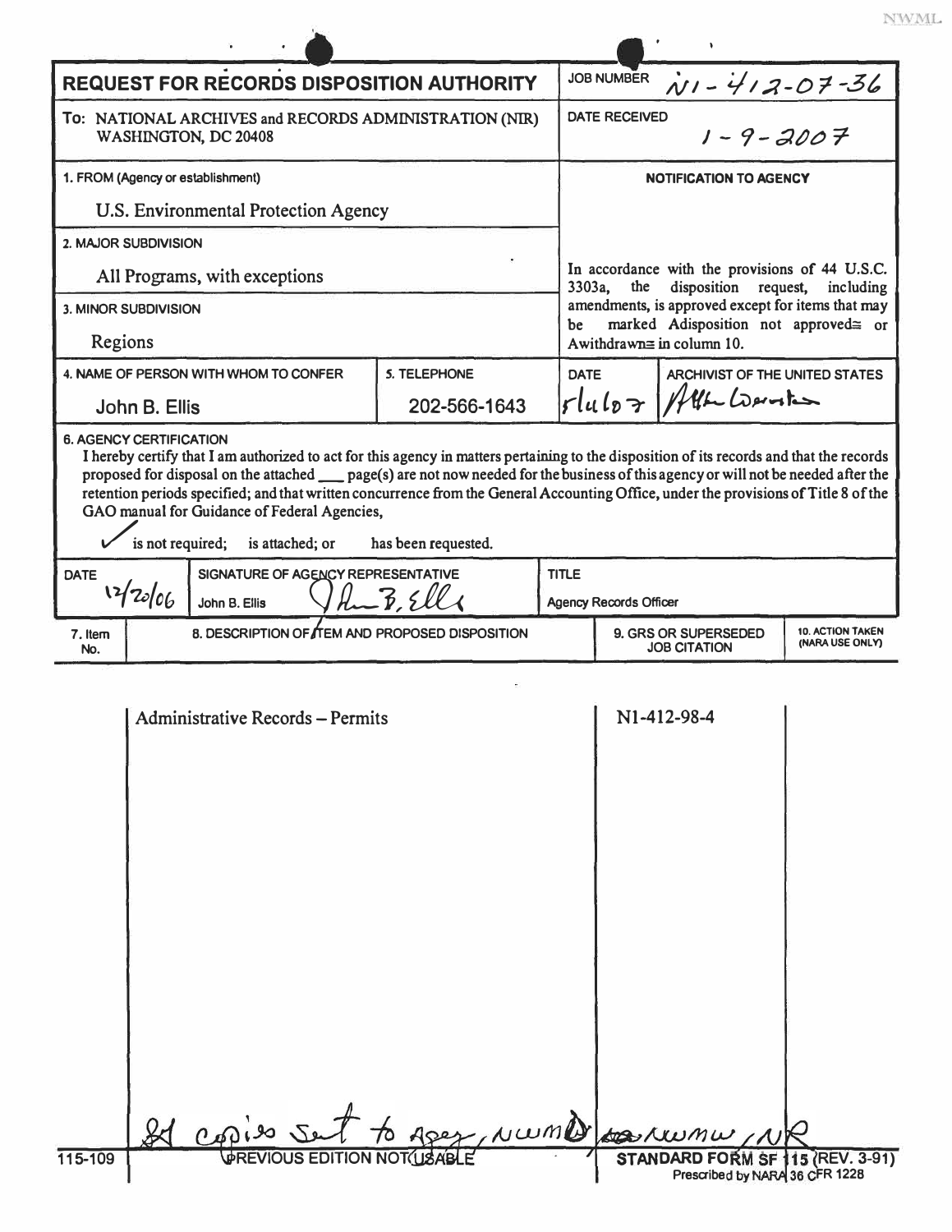

**This schedule is in development. It may not be used to retire or destroy records. If you have any questions, please contact the Records Help Desk.** 

# **EPA Records Schedule 210**

**Status: Development, 12/11/2006** 

**Title: Administrative Records - Permits** 

**Program: All Programs, with exceptions** 

**Applicability: Regions** 

**Function: 204-079 - Permits and Licensing** 

## **NARA Disposal Authority:**

**This schedule authorizes the disposition of the record copy in any media (media neutral). Records designated for permanent retention must be transferred to the National Archives in accordance with NARA standards at the time of transfer.** 

**• Pending** 

## **Description:**

**The administrative record is required for issuance of draft and final permits for Prevention of Significant Deterioration (PSD), Resource Conservation and Recovery Act (RCRA), National Pollutant Discharge Elimination System (NPDES), and Underground Injection Control (UIC), when EPA is the permitting authority. The record includes the permit application, draft permit or notice of intent to deny, statement of basis and documentation, the environmental impact statement (NPDES only), comments received during the public comment period, public hearing transcripts and related documentation, and the final permit.** 

## **Disposition Instructions:**

**Item a: Record copy - RCRA land disposal** 

- **Disposable**
- **Close inactive records at issuance of administrative record. Destroy 30 years after file closure.**

**Item b:** Record copy - UIC and UIC exemptions

- **Disposable**
- **Close inactive records at issuance of administrative record. Destroy 30 years after file closure.**

## **Item c: Record copy - NPDES minor permits**

- **Disposable**
- **Close inactive records at issuance of administrative record. Destroy 10 years after file closure.**